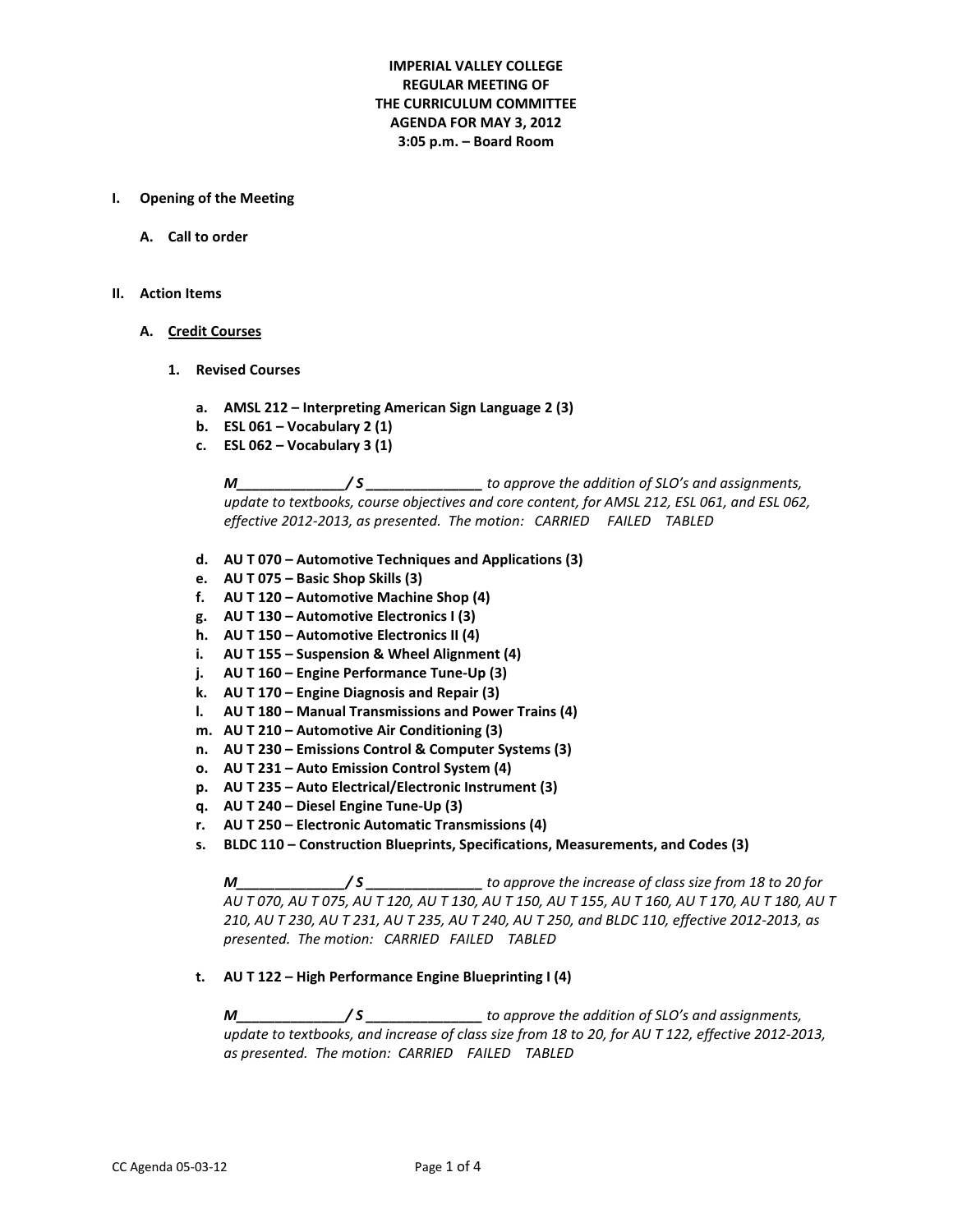#### **u. BLDC 101 – Safety Standards (Cal/OSHA) 30-Hour Card (3)**

*M\_\_\_\_\_\_\_\_\_\_\_\_\_\_/ S \_\_\_\_\_\_\_\_\_\_\_\_\_\_\_ to approve the addition of SLO's and assignments, update to textbooks, and addition of card processing fee to description, for BLDC 101, effective 2012-2013, as presented. The motion: CARRIED FAILED TABLED*

#### **v. BLDC 115 – Energy Fundamentals (3)**

**w. BLDC 160 – Construction Technical & Contract Documents (3)**

*M\_\_\_\_\_\_\_\_\_\_\_\_\_\_/ S \_\_\_\_\_\_\_\_\_\_\_\_\_\_\_ to approve the addition of SLO's and assignments, update to textbooks, increase of class size from 16 to 20, for BLDC 115 and BLDC 160, effective 2012-2013, as presented. The motion: CARRIED FAILED TABLED*

- **x. BLDC 130 – Carpentry Layout & Framing (4)**
- **y. BLDC 135 – Residential Plumbing Applications (3)**
- **z. BLDC 140 – Building Construction Methods & Materials (3)**
- **aa. BLDC 145 – Concrete Formwork, Layout, & Setting (3)**
- **bb. BLDC 150 – Carpentry Methods, Materials, and Tools (4)**
- **cc. BLDC 155 – Solar Thermal and Water Efficiency (3)**
- **dd. BLDC 165 – Concrete Materials, Methods, and Tools (4)**
- **ee. BLDC 170 – Essentials of Efficient Green Construction (3)**
- **ff. BLDC 175 – Home Performance Retrofits (3)**
- **gg. BLDC 180 – Building Planning and Cost Estimation (3)**
- **hh. BLDC 185 – Concrete Footings, Flatwork, and Detail Work (4)**
- **ii. BLDC 190 – Carpentry Trim/Detail Work (3)**
- **jj. BLDC 201 – Construction Planning and Management (3)**
- **kk. BLDC 210 – Construction Management & Organizations (3)**

*M\_\_\_\_\_\_\_\_\_\_\_\_\_\_/ S \_\_\_\_\_\_\_\_\_\_\_\_\_\_\_ to approve the increase of class size from 16 to 20 for BLDC 130, 135, 140, 145, 150, 155, 165, 170, 175, 180, 185, 190, 201, and 210, effective 2012- 2013, as presented. The motion: CARRIED FAILED TABLED*

- **ll. ELTR 120 – Electronic Devices (4)**
- **mm. ELTR 140 – Electronic Circuits & Semiconductors (4)**
- **nn. ELTR 220 – Digital Instrumentation Measurements (3)**
- **oo. ELTR 240 – Digital Logic Circuits (3)**

*M\_\_\_\_\_\_\_\_\_\_\_\_\_\_/ S \_\_\_\_\_\_\_\_\_\_\_\_\_\_\_ to approve the increase of class size from 20 to 22 for ELTR 120, 140, 220, and 240, effective 2012-2013, as presented. The motion: CARRIED FAILED TABLED*

- **pp. ENGL 059 – Grammar and Usage Review (3)**
- **qq. ESL 010 – ESL Language Laboratory (1)**
- **rr. ESL 051 – Pronunciation 1 (1)**
- **ss. ESL 052 – Pronunciation 2 (1)**
- **tt. HE 104 – First Aid (3)**

*M\_\_\_\_\_\_\_\_\_\_\_\_\_\_/ S \_\_\_\_\_\_\_\_\_\_\_\_\_\_\_ to approve the addition of SLO's and assignments, and update to textbooks, for ENGL 059, ESL 010, ESL 051, ESL 052, and HE 104, effective 2012- 2013, as presented. The motion: CARRIED FAILED TABLED*

**uu. PE 102 – Physical Fitness (1)**

- **vv. PE 103 – Physical Fitness – Women (1)**
- **ww.PE 105 – Public Safety Fitness (1)**
- **xx. PE 106 – Walking/Jogging Fitness (1)**
- **yy. PE 111 – Aerobics – Step (1)**
- **zz. PE 112 – Basketball – Men (1)**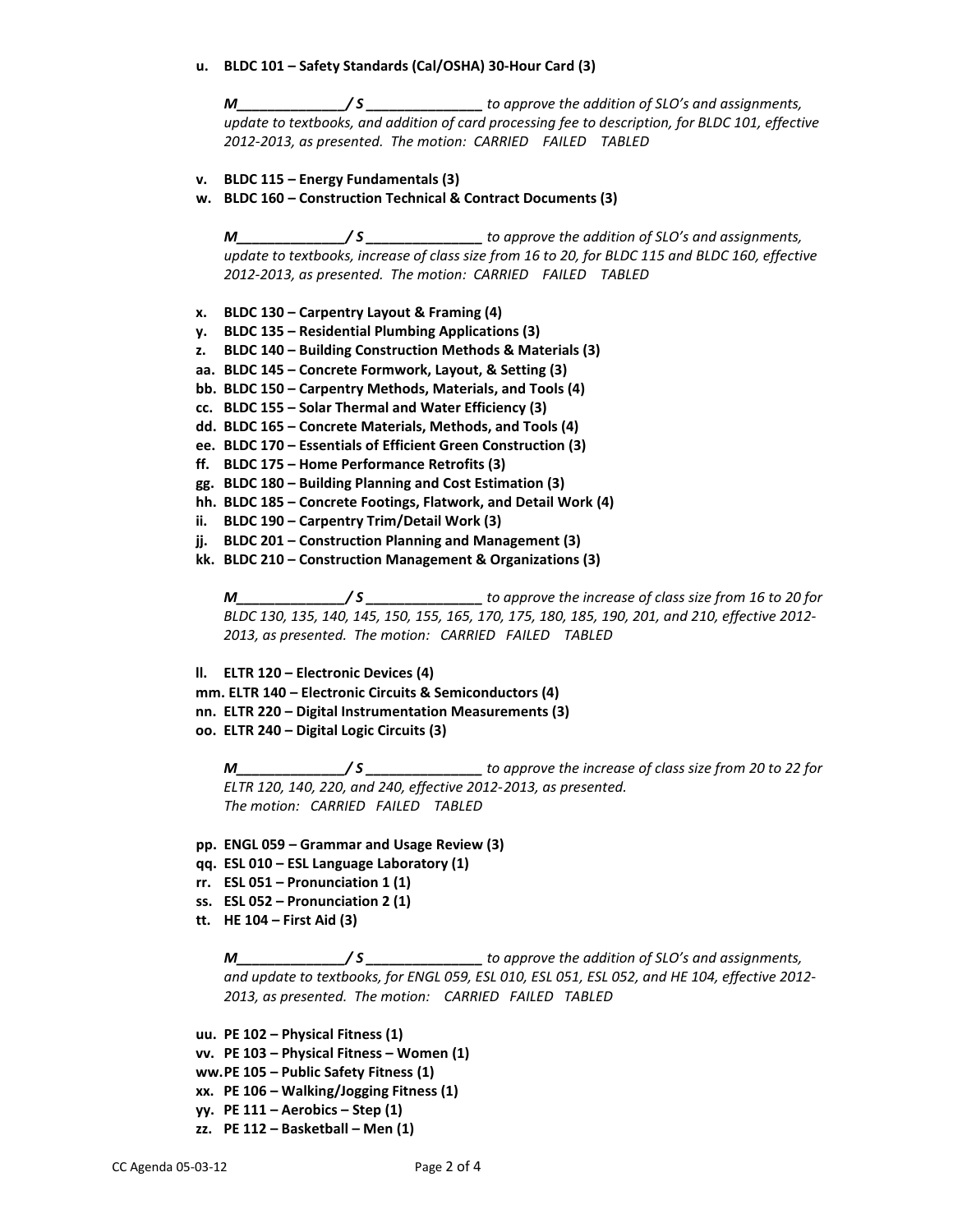- **aaa. PE 113 – Basketball – Women (1)**
- **bbb. PE 122 – Lifeguard Training (2)**
- **ccc. PE 123 – Water Safety Instructor Training (2)**
- **ddd. PE 126 – Tennis (1)**
- **eee. PE 127 – Tennis – Advanced (1)**
- **fff. PE 128 – Volleyball (1)**
- **ggg. PE 143 – Advanced Basketball – Men (1)**
- **hhh. PE 144 – Advanced Basketball – Women (1)**

*M\_\_\_\_\_\_\_\_\_\_\_\_\_\_/ S \_\_\_\_\_\_\_\_\_\_\_\_\_\_\_ to approve the reduction of repeatability from 3 times down to zero (0) times for passing grades as per the repeatability mandates set by Title 5 revisions for Physical Education (items uu. through hhh.) courses PE 102, 103, 105, 106, 111, 112, 113, 122, 123, 126, 127, 128, 143, and 144, effective 2012-2013, as presented. The motion: CARRIED FAILED TABLED*

- **iii. PE 200 – Theory of Baseball (2)**
- **jjj. PE 201 – Theory of Basketball (2)**
- **kkk. PE 202 – Theory of Softball (2)**
- **lll. PE 203 – Theory of Volleyball (2)**

*M\_\_\_\_\_\_\_\_\_\_\_\_\_\_/ S \_\_\_\_\_\_\_\_\_\_\_\_\_\_\_ to approve the reduction of repeatability from 1 time down to zero (0) times for passing grades as per the repeatability mandates set by Title 5 revisions for Physical Education (items iii. through lll.) courses PE 200, 201, 202, and 203, effective 2012-2013, as presented. The motion: CARRIED FAILED TABLED*

- **mmm. PE 104 – Weight Training**
- **nnn. PE 107 – Aquatic Exercise (1)**
- **ooo. PE 120 – Softball (1)**
- **ppp. PE 121 – Beginning to Intermediate Swimming (1)**
- **qqq. PE 129 – Volleyball – Advanced (1)**
- **rrr. PE 130 – Adapted Physical Exercises (1)**
- **sss. PE 131 – Adapted Sports (1)**
- **ttt. PE 140 – Baseball – Advanced (1)**
- **uuu. PE 141 – Softball – Women (1)**
- **vvv. PE 142 – Advanced Swimming (1)**
- **www. PE 161 – Pre-Season Conditioning for Athletes (1.5)**
- **xxx. PE 162 – In Season Conditioning for Athletes (1.5)**
- **yyy. PE 163 – Song and Cheer (2)**

*M\_\_\_\_\_\_\_\_\_\_\_\_/ S \_\_\_\_\_\_\_\_\_\_\_\_\_ to approve the reduction of repeatability from 3 times down to one (1) time for passing grades as per the repeatability mandates set by Title 5 revisions for Physical Education (items mmm. through yyy.) courses PE 104, 107, 120, 121, 129, 130, 131, 140, 141, 142, 161, 162, and 163, effective 2012-2013, as presented. The motion: CARRIED FAILED TABLED*

# **B. Non Credit Courses**

- **1. Inactivated Courses**
	- **a. DSPS 800 – Social Skills**
	- **b. DSPS 801 – Critical Thinking**
	- **c. DSPS 802 – Horseback Riding for the Disabled**
	- **d. DSPS 803 – Arts and Crafts for the Disabled**
	- **e. DSPS 804 – Accessing Social/Recreational Resources**